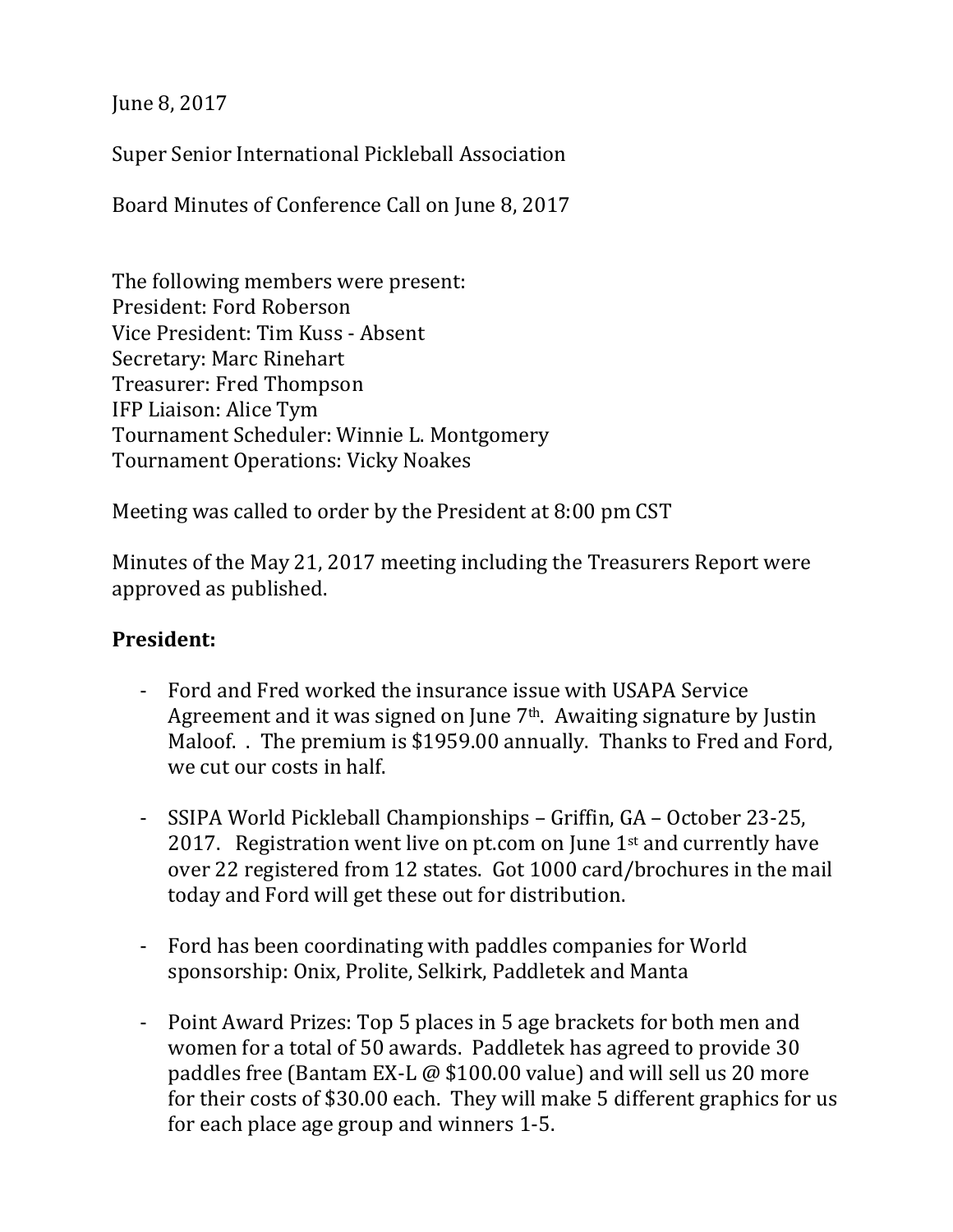- Fred will update and the posting on the web the awards that will be given for the Top 5 winners in each age division. Maybe identify Paddletek as the Paddletek Point Leaders to acknowledge their participation.
- The Board confirmed all Board members are eligible for the Award Points competition and Awards. We voted on the Tie breaker procedures and that will also be posted. No certificates awarded and we will only Award the top five places each year. Tiebreaker protocol for end of year awards:
	- a. # of tournaments
	- b. # of gold medals
	- c. # of silver medals
	- d. # of bronze medals
	- e. Lowest member number
	- f. Oldest
- For the World Championships Paddletek will provide 112 paddles (Bantam EX-L) for the Gold Medal winners in each event at a cost of \$30.00 each for SSIPA – This is a value of \$11,200.00 with a cost of only \$3000.00 to us. We discussed making Paddletek our Signature Sponsor and what else we could do to recognize their generous sponsorship. Post Banners by medal award stand, announce sponsorship before matches, etc. See PPPC Sponsor ideas attached with the minutes.
- We will present Gold, Silver, and Bronze medals in the World's. We discussed what awards we could give for 2nd and 3rd since the Gold's would get paddles - \$100.00 value. We are attempting to brand our organization and possible suggestions for 2nd was the SSIPA Logo jacket and 3rd a towel or collared SSIPA shirt. The Fila bag might be too expensive for the 2nd place award. Working with Pickleball Rocks for pricing. Value of the awards and our costs should be comparable. We need to finalize this by **July 15th**. Please forward other ideas to Ford by that date.
- We also need ideas for medal design for the Worlds. Need ideas and someone to be responsible for this.
- Ford has talked to Rodney Grubbs, Pickleball Rocks, about having a SSIPA store on line with PR handling the distribution and monies -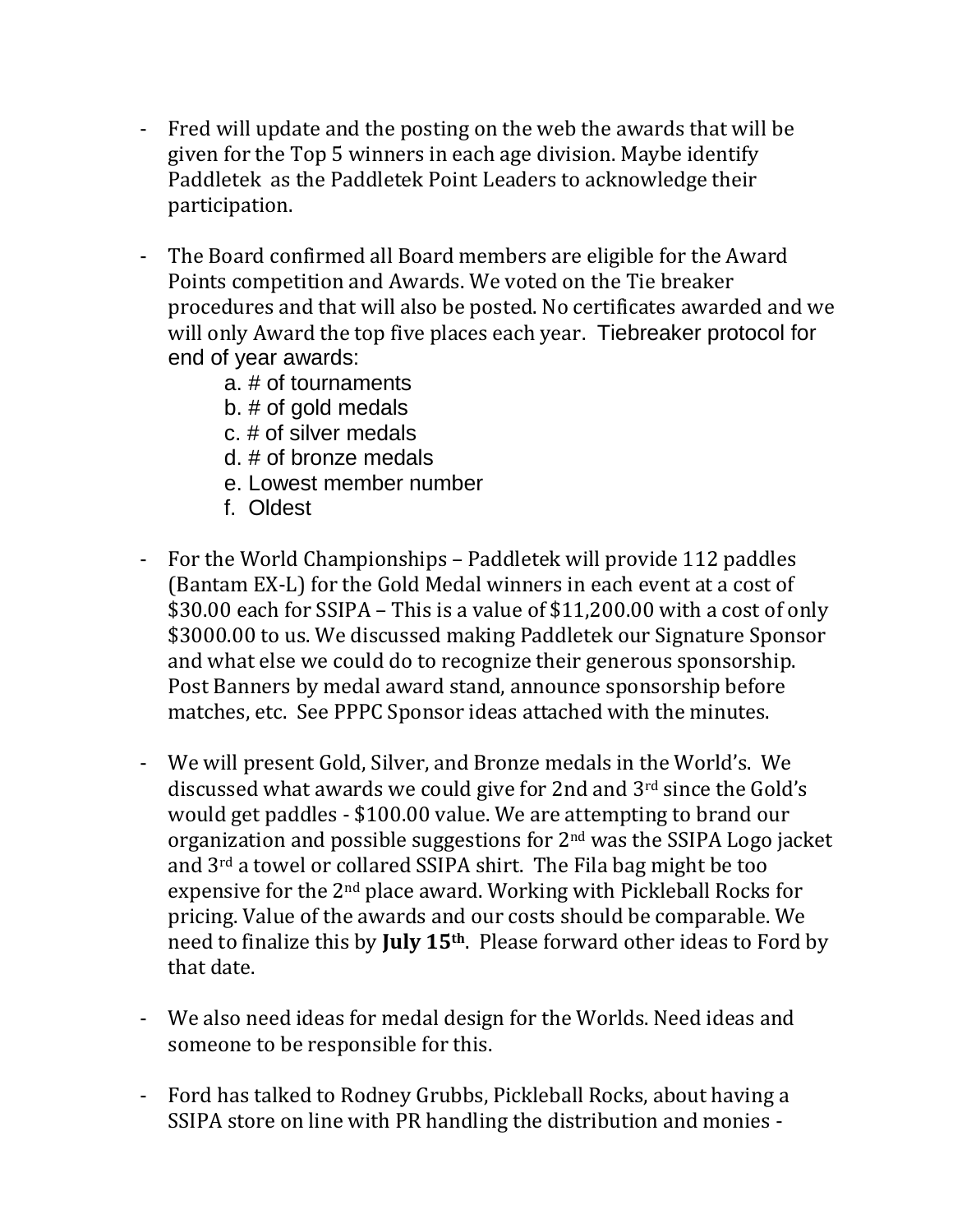limited items, hat, visor, towel, jacket, shirts, etc... This will help with branding.

- We discussed the Jeff Stone proposal of having SSIPA tournaments within the structure of other major tournaments. The proposal would be to include a SSIPA tournament within regional tournament. This would bring a new and different dimension to the regional's. . It would also increase a larger draw to these tournaments. The Board approved embedding SSIPA events into any tournament. For this to take place we need to update all the guidelines for 2018 on the web page – this includes TD Guide and Planning Tool (based on information that we have learned from our tournaments this year.)
- Other issues for 2018 discussed: Use calendar year (Jan-Dec) for tournament schdules
- Ford is also in discussion with Jeff Norton of Colorado Springs about our inclusion in an application for funding for a tournament in September of 2018 as our possible World or regional event.

## **Vice President:**

#### **Secretary:**

#### **Treasurer:**

- See Financial Report below.

## **IFC Report:**

#### **Tournament Scheduler: Winnie**

## **Tournament Operations: Vicky**

#### **New Business:**

- Vicky suggested we all stay at the same hotel in GA for Worlds. Alice and Vicky will research alternatives and make a suggestion to Board.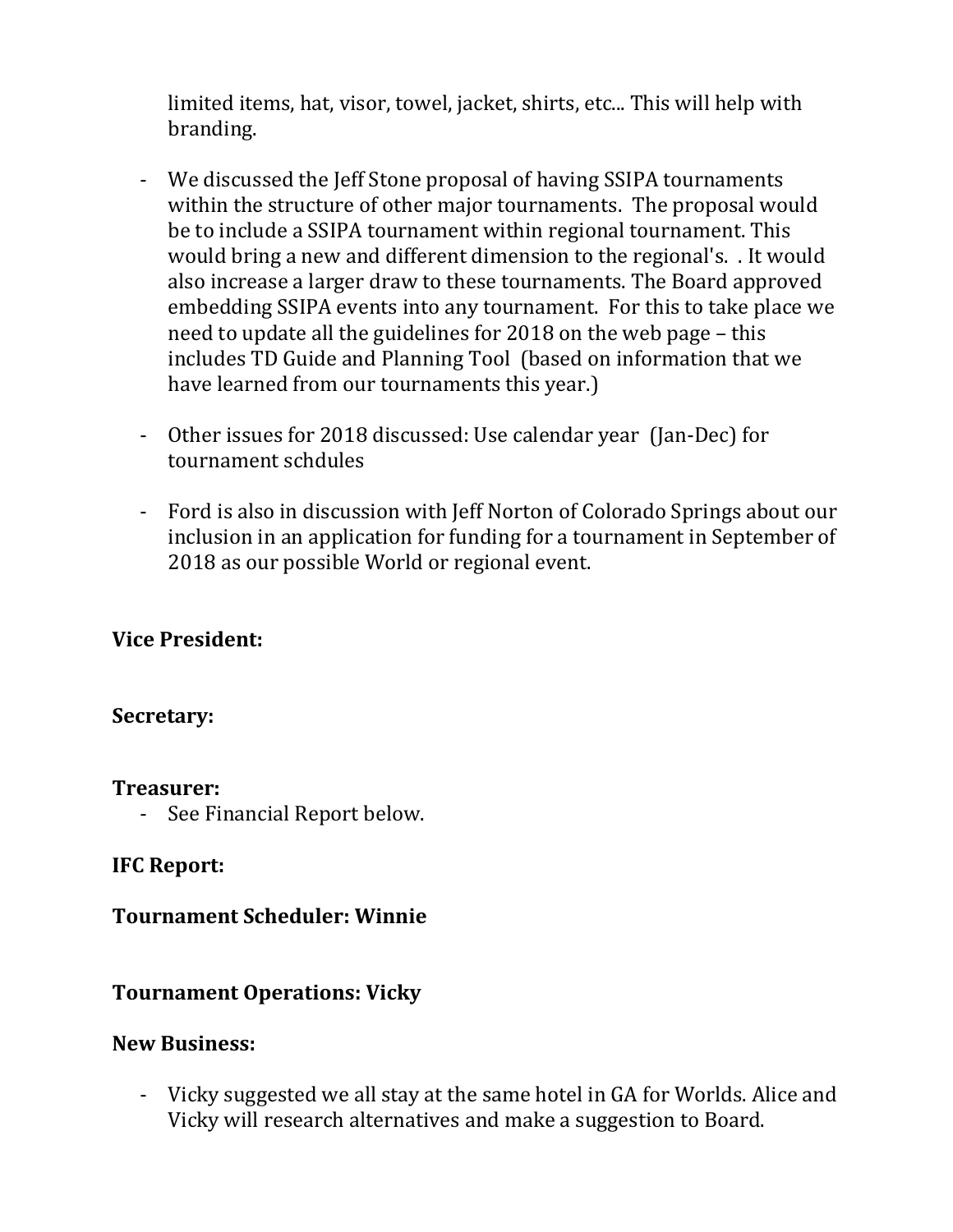- Board talked about business cards and decided to research having more of an information card with web page, email contacts: [www.ssipa](http://www.ssipa-pb.org/)[pb.org;](http://www.ssipa-pb.org/) [ssipa.pb@gmail.com](mailto:ssipa.pb@gmail.com) - questions; [ssipa.membership@gmail.com](mailto:ssipa.membership@gmail.com) for membership.
- Marc researched a pin design for the 2017 World Championships and the Board approved. See below. We will order in August when we have a better idea of the number needed. Cost is \$1.31 each for and order of 200 to 500 pins.

## **The next meeting will be scheduled at a later date by the President.**

Meeting was adjourned at 8:40 pm CST.

Respectfully Submitted

Marc Rinehart, Secretary

# **SSIPA TREASURER'S REPORT JUNE 8, 2017**

| <b>AVAILABLE FUNDS LAST REPORT 4-10-17</b> |             | \$20783.91 |  |
|--------------------------------------------|-------------|------------|--|
| EXPENDITURES SINCE LAST REPORT             |             |            |  |
| <b>FORD ROBERSON</b>                       |             | \$21.94    |  |
| REIMBURSE FOR SHIPPING                     |             |            |  |
| <b>MARC RINEHART</b>                       |             | \$920.00   |  |
| <b>PINS</b>                                |             |            |  |
| <b>VICKY NOAKES</b>                        |             | \$15.15    |  |
| CERTIFICATES/COPIES                        |             |            |  |
| <b>INCOME SINCE LAST REPORT</b>            |             |            |  |
| PAYPAL MEMBERSHIPS                         |             |            |  |
| <b>BANK TRANSFERS</b>                      | $$4500.00*$ |            |  |
| <b>MEMBER CHECKS</b>                       | 645.00      |            |  |
| TOURNAMENT PAYMENT                         | 633.00      |            |  |
| <b>ROBSON RANCH-CHECK</b>                  |             |            |  |
| AVAILABLE FUNDS AS OF 6-8-17               |             | \$25604.82 |  |